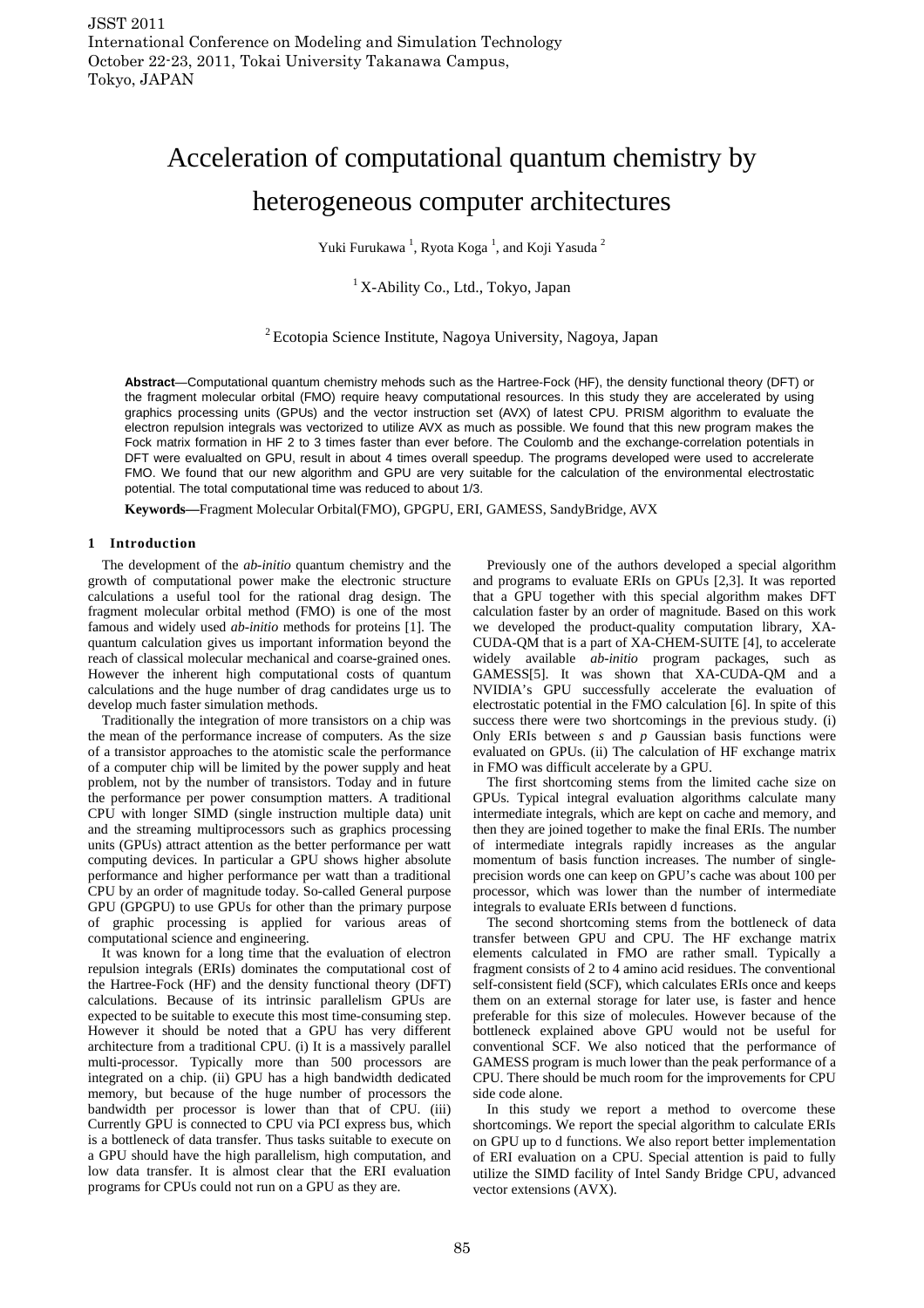# **2 Method**

*i*

In this section the theoretical background and the implementation details of our algorithms are described.

#### **2.1 Vectorized PRISM algorithm using AVX**

AVX is a SIMD instruction set extension, which is installed on Intel Sandy Bridge processors or later and will be supported on AMD processors in near future. AVX utilizes the 256-bit vector registers, which is split into four double precision floating point number (64-bit), eight single precision floating point number (32 bit) or eight single precision integer number (32-bit). Traditional CPUs before Intel Sandy Bridge only has the 128-bit SIMD operation. Hence the CPUs with AVX can process twice many data at once than the previous ones.

In LCAO (linear combination of atomic orbital) approximation the electronic orbital is expressed as a linear combination of the contracted Gaussian type orbitals (GTOs). A basis function is the sum of the primitive GTOs  $\chi_a = \sum c_{ai} \varphi_{ai}$ ,  $(a = 1, 2, \dots, N)$ . Here the primitive GTO is

$$
\varphi_{ai} = (x - A_x)^{a_x} (y - A_y)^{a_y} (z - A_z)^{a_z} \exp(-\alpha_{ai} |\vec{r} - \vec{A}|^2)
$$

where *A* is the center of GTO and  $L_a = a_x + a_y + a_z$  is the total angular momentum of it. ERI in the *ab-initio* calculation is the six-dimensional integral

$$
(ab | cd) = \iint \chi_a(\vec{r_1}) \chi_b(\vec{r_1}) \frac{1}{|\vec{r_1} - \vec{r_2}|} \chi_c(\vec{r_2}) \chi_d(\vec{r_2}) d\vec{r_1} d\vec{r_2}.
$$

The computational cost to evaluate all ERIs is formally  $O(N^4)$ , where *N* is the total number of primitive GTOs. This is the most time-consuming step in the HF or DFT calculation.

The basis functions that share the center and the exponent form a shell. ERIs are calculated for the quartet of shells one by one. For instance,  $(pp|pp)$  shell quartet has 3 functions  $(p_x, p_y, p_z)$  for each shell, and  $3^4 = 81$  ERIs are calculated at once. This is because these 81 ERIs share the most of the intermediate integrals result in the drastic decrease of the computational cost.

Up to now many algorithms were proposed to evaluate the huge number of ERIs. Among them PRISM method [7] is one of the fastest algorithms for various kinds of GTOs. It is widely adopted in quantum chemistry packages such as Gaussian 09 [8]. Generally the ERI evaluation and the Fock matrix formation in Hartree-Fock method are as follows. (i) Evaluate Boys function of various orders for each primitive shell quartet. (ii) Transform them to ERIs using recurrence relations. (iii) Multiply ERIs by the density matrix elements and add them to the Fock matrix elements.

Boys function in the first step is a function written as

$$
[0]^{(m)} \propto F_m(T) = \int_0^1 u^{2m} \exp(-Tu^2) du
$$

.

With a simple transformation of the variable *u* one notices that it is mathematically equivalent to the incomplete gamma function. Boys function is often approximated by the piecewise polynomial expansion, whose coefficients are determined in advance. The domain of *T* is split into many small segments and in each segment low-order polynomial is used to approximate the function. The issue is that it is not suited for SIMD parallelization, because the coefficient depends on the value of *T*, results in many conditional branching. Hence we split the domain into only four and the function is approximated 6th to 13th polynomials. The indirect addressing is also used to eliminate the branching. The second finding is that as in Ref. [2] the variable  $S = \exp(-T/8)$ gives better polynomial expansion for Boys function. The third finding is the suitable direction of the recursion relation. The largest *m* we need is the total angular momentum of the shell quartet. For numerical stability it is generally recommended that one first evaluate  $F_m(T)$  of the largest *m*, and then transform it to the lower one by using the downward recursion. However we found that the upward recursion is more stable when *T* is small.

In the process (iii) the ERIs evaluated are converted to

$$
G_{ij} = \sum_{k,l} P_{kl} \left[ (ij \mid kl) - \frac{1}{2} (ik \mid il) \right].
$$

The first term of the right hand side expresses the electrostatic potential (J matrix), while the second term the exchange potential (K matrix). In this step the memory access cost to density and Fock matrices is greater than the floating-point operation cost, so we expect little merit to use vector operations.

Various ERI evaluation algorithms differ in the way to transform Boys functions  $[0]^{(m)}$  to the contracted ERIs  $(ab|cd)$  in the second step. This step consists of successive addition and multiplication, which is suitable for the vector operations.

We used the recurrence relations found by McMarchie and Davidson [9] to transform the Boys function to the final ERIs in this study. A product of two Cartesian Gaussian functions is rewritten as a sum of the Hermite Gaussian functions, for example,  $\mathbb{R}^2$  $\mathbf{r}$ 

$$
(x - A_x)^{a_x} \exp[-\alpha (x - A_x)^2] \cdot (x - B_x)^{b_x} \exp[-\beta (x - B_x)^2]
$$
  
= 
$$
\sum_{t=0}^{a_x + b_x} E_t^{a_x b_x} H_t (x - P_x) \exp[-\zeta (x - P_x)^2]
$$

where  $\zeta = \alpha + \beta$ ,  $P_x = (\alpha A_x + \beta B_x)/\zeta$ , and  $H_t$  is a *t*-th order Hermite polynomial. Thus all we have to know is ERIs between two Hermite Gaussian functions. Hermite functions of various orders satisfy a three-term recurrence relation and McMarchie and Davidson found that this recurrence relation also results in the recurrence relation among ERIs of various angular momentum. By applying these relations to intermediate ERIs in proper order the initial Boys function of various orders are transformed to the final ERIs. This is the first example of the modern ERI evaluation algorithms based on a recurrence relation. Note that some recurrence relation can be derived by the differentiation of ERI with respect to the center *P*.

The integral transformation of PRISM consists of following five steps.

*Tm*: Boys function is transformed to ERIs between two Hermite Gaussians.  $[0]^{(m)} \rightarrow [p|q]$ 

*Tbra*: a bra Hermite Gaussian is transformed to the product of two GTOs, called the bra shell-pair.  $[p|q] \rightarrow [ab|q]$ 

*Tket*: a ket Hermite Gaussian is transformed to the product of two GTOs.  $[ab|q] \rightarrow [ab|cd]$ 

 $C_{bra}$ : contraction of bra shell-pair.  $[ab|cd] \rightarrow (ab|cd]$ 

 $C_{\text{ket}}$ : contraction of ket shell-pair.  $(ab | cd] \rightarrow (ab | cd)$ 

We can apply these operations in various orders. The important finding by Gill and co-workers is that the best order which minimizes the computational cost depends on the contraction length and the angular momentum of GTOs. The order of these operations are called 'paths', and there are 40 paths. The attractive feature of PRISM is that the best path that minimizes the computational cost is selected for a given contraction length and the angular momentum.

As an example, C++-like pseudo-code to evaluate (*ps*|*ss*) ERIs by  $T_m$ ,  $C_{bra}$ ,  $T_{ket}$ ,  $C_{ket}$ ,  $T_{bra}$  path is shown below.

template<class T> FunctionPSSS () {

 $T (b'p' 0|ss) = 0$ 

 $T (p' 1x|ss) = 0$  $T (p' 1 y | ss) = 0$  $T(p' 1z|ss) = 0$ 

for( ket contranction ) {

 $T (b'p' 0|0] = 0$  $T (p' 1x|0] = 0$ 

 $T (p' 1y|0) = 0$ 

 $T(p' 1z|0] = 0$ 

 for( bra contranction ) { Call function to make  $[0]^{(0)}$ , $[0]^{(1)}$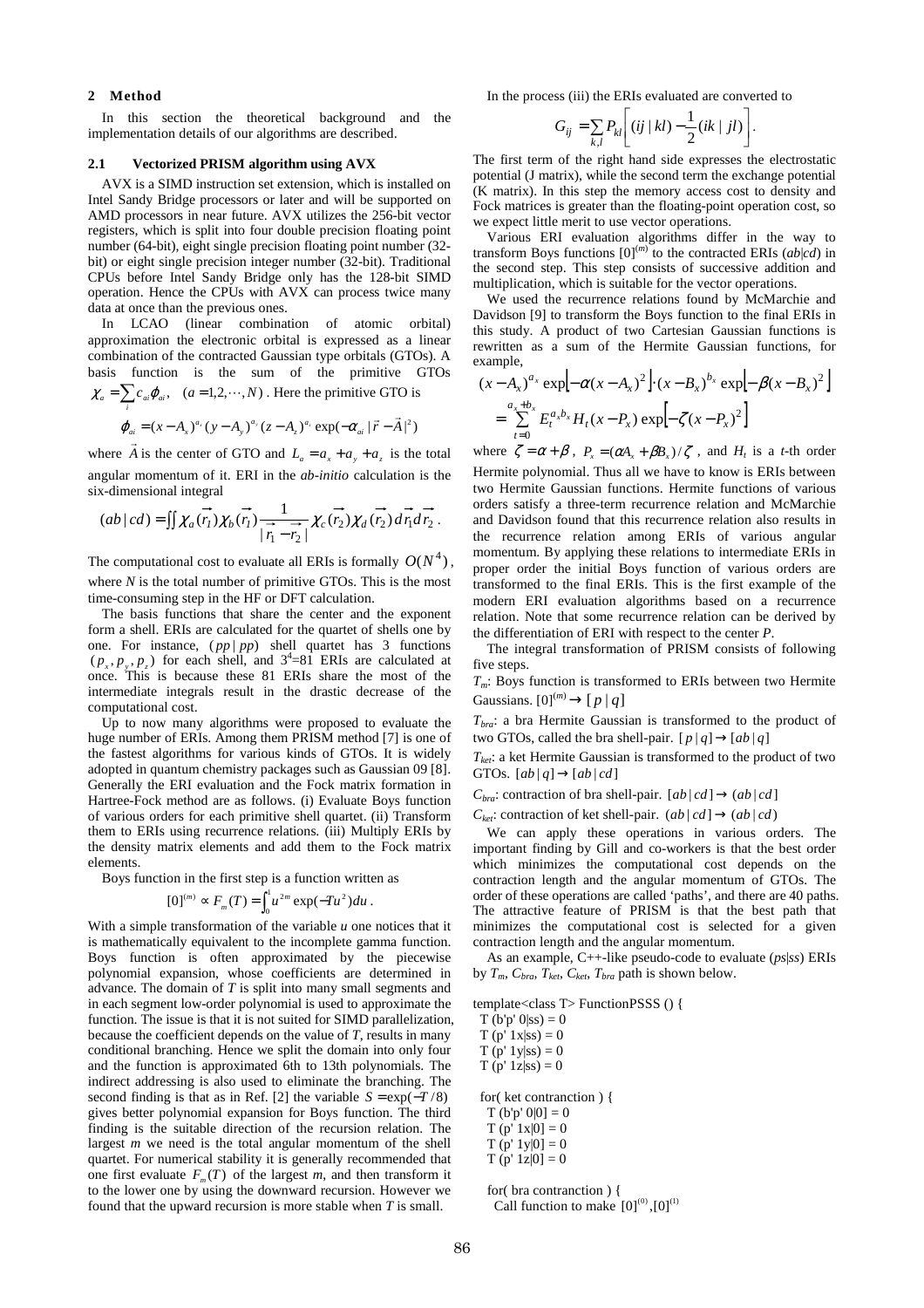$//$  Tm  $T [1x|0] = Rx * [0]^{(1)}$  $T [1y|0] = Ry * [0]^{(1)}$  $T [1z|0] = Rz * [0]^{(1)}$  $\frac{1}{\sqrt{C}}$ hra  $T [b'p' 0|0] = Be * Pe * [0]^{(0)}$  $T [p' 1x|0] = Pe * [1x|0]$  $T [p' 1y|0] = Pe * [1y|0]$  $T [p' 1z|0] = Pe * [1z|0]$  $(b'p' 0|0] += [b'p' 0|0]$  $(p' 1x|0]$  +=  $[p' 1x|0]$  $(p' 1y|0]$  +=  $[p' 1y|0]$  $(p' 1z|0]$  +=  $[p' 1z|0]$  } // Tket  $T (b'p' 0|ss] = (b'p' 0|0)$  $T (p' 1x|ss) = (p' 1x|0)$  $T (p' 1y|ss) = (p' 1y|0)$  $T (p' 1z|ss) = (p' 1z|0)$  // Cket  $(b'p' 0|ss)$  +=  $(b'p' 0|ss]$  $(p' 1x|ss)$  +=  $(p' 1x|ss]$  $(p' 1y|ss)$  +=  $(p' 1y|ss)$  $(p' 1z|ss)$  +=  $(p' 1z|ss]$  } // Tbra  $T (pxs|ss) = (p' 1x|ss) + BAx * (b'p' 0|ss)$  $T (pys|ss) = (p' 1y|ss) + BAy * (b'p' 0|ss)$  $T (pzs|ss) = (p' 1z|ss) + BAz * (b'p' 0|ss)$ } template FunctionPSSS<double>(); template FunctionPSSS<double4>(); template FunctionPSSS<float8>();

The variables Rx, Ry, Rz, Be, Pe, BAx, BAy, and BAz are determined by the primitive shell quartets. Generally the operations above only include additions and multiplications, such as

 $(Integral C) = a * (Integral A) + b * (Integral B)$ .

Hence exactly the same operations are applied to the shell quartets within the same shell type (i.e., angular momentum) and the same contraction lengths. This process is very suited for SIMD parallelization.

The main difference between our implementation of PRISM and that in Gaussian program is the followings. In Gaussian all the computational operations to transform Boys function to the final ERIs are encoded in an integer array, called a 'driver'. The drivers needed are rebuilt at runtime based on the contraction length and the angular momentum. It also contains the memory pointers (or array indices) of all the variables (such as *A*, *B*, *C*, *a*, and *b*) in the recurrence relations. It directs the generic contraction and transformation routines the mathematical operations. The use of a driver makes the ERI evaluation program very simple: it is not necessary to generate and compile the source code for many shell types and paths.

The disadvantage of this approach is the degradation of performance because a compiler cannot know the sequence of the recurrence relations and hence it cannot optimise the program. Hence in this study source codes for all the paths are explicitly generated. The total number of functions necessary is very large, which is a shortcoming of our method. Suppose we use *s*, *p*, *sp*, and *d* type GTOs. Taking the permutation symmetry of ERI into account there are 55 patterns of angular momentum of four shells. As mentioned previously there are 40 distinct PRISM paths. Hence we have to make 2200 functions in total. In addition the source code of a function is sometimes lengthy: the path CCTTT for (*dd*|*dd*) has more than 17,000 lines. The file size of the library

containing all functions is over 370 mega bytes. It does not look smart but it does not cause any serious problem thanks to a highcapacity HDD and a memory.

Another difference is the way of vectorization. Gaussian program makes batches of several dozen or hundreds of shell quartets to be applied recurrence relation at once. This technique was best suited for the ancient vector processors. It would help the automatic parallelization for recent CPUs. However we suspect that it causes the level one (L1) cash misses. In our program since eight shell quartets are handled at most cash misses would be negligible.

To deal with AVX easily, the class 'double4', which has a member variable of m256d type, is defined as

class double4

{ public: double4& operator=(double d) {  $m_d = mm256$ \_set1\_pd(d); return \*this; }

 double4 operator+(const double4& dd) { return double4( \_mm256\_add\_pd( m\_d, dd.m\_d ) ); }

// ... define other operators

 $\_m256d$  m $_d$ ;  $\overline{)}$ :

The overload of the assignment and addition operators allows us to do without the intrinsic functions (\_mm256\_set1\_pd, \_mm256\_add\_pd) explicitly. The template function of C++ language shown in the pseudo-code is also useful to make the source code simple. Functions of the same instruction for double, double4 and float8 are generated once when we compile the code.

The criterion to select the appropriate path for a given type and the contraction length of shell quartet is an important issue. The widespread method is to select the path which minimizes the theoretical floating point operation (FLOP) count or the memory copy operation. However as practically better solution we measured the computational time of all paths and selected the path that minimizes it, then we recompile the code. Although these paths might be sub-optimum for a certain computer that has different architecture from ours, it is not likely to make a big difference. We can recompile the library if necessary when we install it. The actual performance difference between various CPUs is an open question.

# **2.2 J Matrix Engine on GPU**

The calculation method of the Coulomb operator, called the J matrix, on GPU is based on Ref. [2] and we improved it in this study. The calculation of this matrix is the most time-consuming step in DFT when one uses pure functionals. ERIs are used only for J matrix in this case. In HF or DFT with hybrid functional the evaluation of the Hartree-Fock exchange potential, called K matrix is the most time-consuming step. Traditionally one first calculates all the ERIs and stores them on an external storage if necessary, and then they are transformed to the J and K matrices. However the previous study by Ufimtsev and Martinez [10] revealed that the separate calculation of both matrices is preferable to minimize the memory access. Hence we calculate J matrix separately, which enables us to use much faster J matrix engine [11] algorithm. The J matrix is the sum of the products of ERIs between Hermite Gaussian functions and the density matrix elements.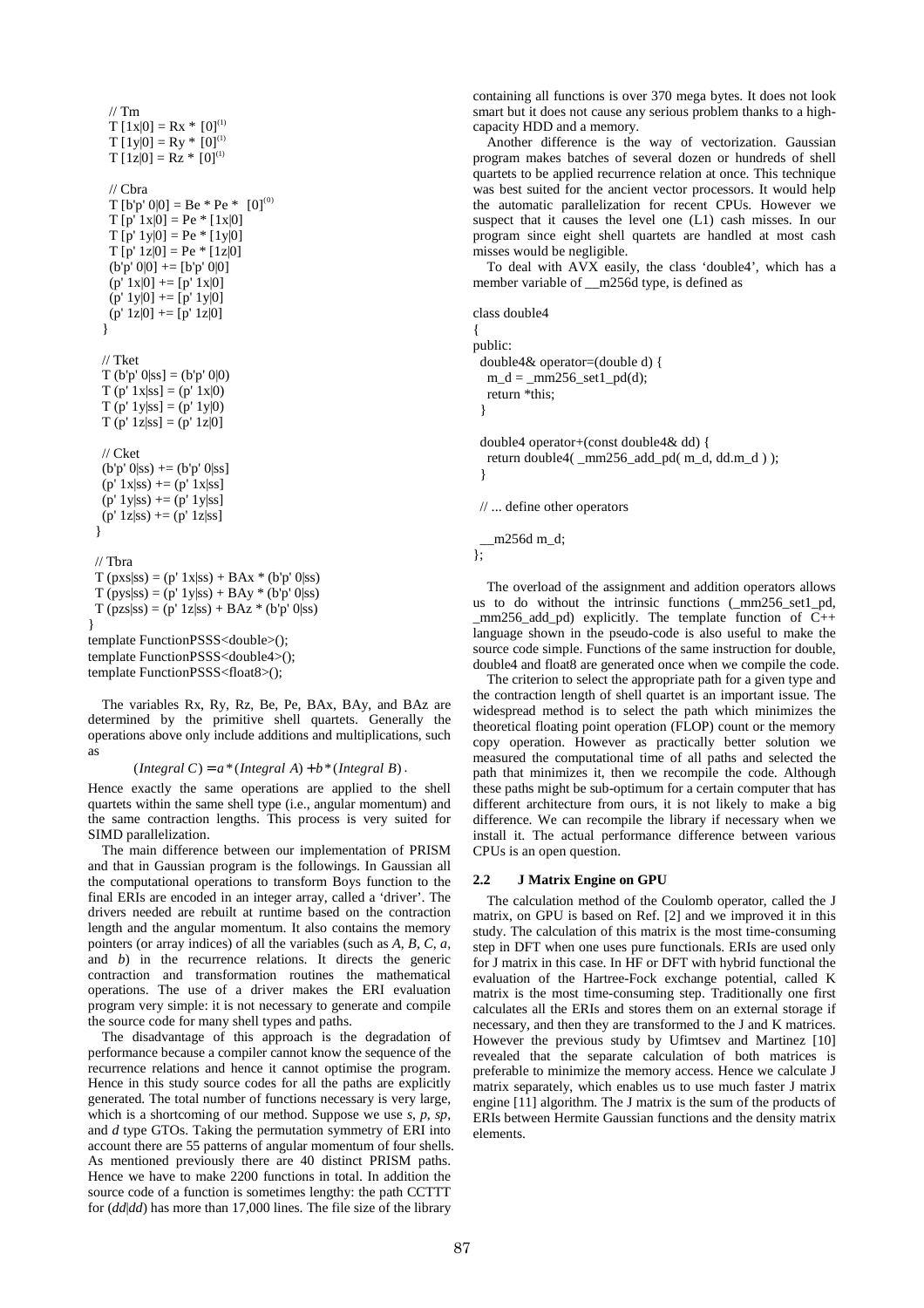$$
D_q = \sum_{cd} E_q^{cd} D_{cd}
$$
  
\n
$$
J_p = \sum_q D_q (p | q)
$$
  
\n
$$
J_{ab} = \sum_p E_p^{ab} J_p
$$

The transformation of  $D_q$  and  $J_{ab}$  can be done before and after the summation over shell pair  $q$ , so that the cost of these steps are  $O(N^2)$ . Therefore the evaluation of *J<sub>p</sub>* via (*p*|*q*) dominates. As explained in the previous section this ERI can be evaluated by the three PRISM processes  $T_m$ ,  $C_{bra}$ , and  $C_{ket}$ . Since there is no need to take *Tbra* and *Tket* transformation, little advantages are observed to take contraction at former step even for the long contraction length. This is in sharp contrast to the K matrix evaluation. Considering the fact that GPUs have a limited shared memory and registers, we executed this summation in terms of primitive shells.

In Ref. [2] the primitive ERIs [*p*|*q*] were calculated by Gauss-Rys quadrature to reduce the number of registers used. In this paper we adopted the McMarchie-Davidson recurrence relation to reduce FLOP count. The change of the preference reflects the change of the recent GPUs (Fermi core, Compute Capability 2.0 or later), in which more registers are available.

The important technique is to sort the shell pairs. It is widely accepted that we can skip the evaluation of very small integrals (less than  $10^{-10}$  a.u. cut-off). So one first evaluates the upper bound of ERI by using the Schwartz inequality,

$$
D_q[p \mid q] \le D_q \sqrt{p \mid p \mid q \mid q} \le cut off
$$

and calculates ERI which passed it. This reasonable screening causes the serious parallel efficiency problem on GPU. Since more than 32 threads run concurrently in SIMD fashion on GPU to evaluate their respective ERIs, all the threads should run the same program even when only one ERI passes the cut-off test. The rest threads calculate ERIs which are essentially zero. To avoid such waste we pack the significant shell quartets densely. We sorted shell pairs p as decreasing order of  $\sqrt{p|p|}$ , and sorted *q* as decreasing order of  $D_q \sqrt{[q|q]}$ . It also enables for the threads in the same block to exit the loops over  $p$  and  $q$  as soon as possible all together. However, this method failed to utilize the integral symmetry  $[p|q] = [q|p]$ . The computational cost is thus twice of the ideal one.

In Ref. [2] ERIs whose upper bound were greater than the cut-off above and also were smaller than the second cut-off were evaluated on GPU with single precision. Other ERIs which were greater than the second cut-off were evaluated on CPU with double precision. Although the number of ERIs evaluated on CPU is only about 1/10 of that on GPU, we found that the computational time on CPU is sometimes longer than that on GPU, because the performance of GPU is much superior. Since the double precision operations are supported on recent NVIDIA's GPUs (Compute Capability 1.3 or later), we developed the double precision version of the GPU kernels and used it for larger ERIs.

### **2.3 ESP Calculation in FMO**

FMO is an efficient method to calculate the electronic structure of large proteins with practical computational cost. This section describes the acceleration of FMO by GPU. A molecule to solve is split into many fragments in FMO, and the wave function of a fragment is determined by the standard *abinitio* methods, such as HF. The wave function of a fragment is determined under the environmental electrostatic potential (ESP) of the neighbour fragments. This is a self-consistent problem, called the self-consistent charge (SCC), and the calculations are repeated until wave functions of all the fragments converge. At each SCC iteration we need ESP generated by all the neighbour fragments. The computational

cost for ESP is higher than that of SCF calculation of each fragment: it typically occupies 70-90% of the total time. Therefore, the ESP is the first candidate to accelerate FMO. J matrix engine described above is suitable for it because ESP is just a Coulomb potential from the environment.

A particularity of ESP is that the integral symmetry of ERI  $[p|q] = [q|p]$  cannot be used practically even when ERIs are evaluated on CPUs. This is because a bra shell-pair belongs to the fragment to be calculated and a ket belongs to one of the neighbour fragments. If one wants to use integral symmetry, the ERIs on a CPU should be transferred to other CPUs via rather slow networks. Because of it the disadvantage of the symmetry in GPU kernels does not matter.

#### **2.4 Evaluation of Exchange Correlation Matrix in DFT**

The calculation method for the exchange correlation matrix on GPU is mainly based on Ref. [3]. Assuming closed shell for simplicity the exchange-correlation energy functional simplicity the exchange-correlation energy functional  $\varepsilon = \varepsilon(\rho(\vec{r}), \gamma(\vec{r}))$  is expressed as a function of the electron density  $\rho(\vec{r})$  and the gradient of it,  $\gamma(\vec{r}) = \nabla \rho(\vec{r}) \cdot \nabla \rho(\vec{r})$ . The total exchange correlation energy is

$$
E_{xc} = \int \mathcal{E}(\rho, \gamma) dr \cong \sum_{i} w_i \mathcal{E}(\rho(\vec{r}_i), \gamma(\vec{r}_i)),
$$

where  $\vec{r}_i$  and  $w_i$  are quadrature grid points and weights, respectively. The exchange correlation matrix are expressed in terms of  $\varepsilon$  and the first derivative of  $\varepsilon$  by  $\rho$  and  $\gamma$  as follows.

$$
\langle \chi_{k} | v_{xc} | \chi_{i} \rangle = \langle \chi_{k} | \frac{\partial E_{xc}}{\partial \rho} | \chi_{i} \rangle
$$
  
\n
$$
= \int \left( \chi_{k} \frac{\partial \varepsilon}{\partial \rho} \chi_{i} + \frac{\partial \varepsilon}{\partial \gamma} \nabla \rho \cdot \nabla(\chi_{k} \chi_{i}) \right) dr
$$
  
\n
$$
\approx \sum_{i} \chi_{k}(\vec{r}_{i}) \left[ \frac{\partial \varepsilon(\vec{r}_{i})}{\partial \rho} \chi_{i}(\vec{r}_{i}) + 2 \frac{\partial \varepsilon(\vec{r}_{i})}{\partial \gamma} \nabla \rho(\vec{r}_{i}) \cdot \nabla \chi_{i}(\vec{r}_{i}) \right]
$$

The evaluation steps of exchange correlation matrix are (i) to determine the value of  $\rho$  and  $\gamma$  on the grid points, (ii) to determine the value of  $\partial \varepsilon / \partial \rho$  and  $\partial \varepsilon / \partial \gamma$  from the value of  $\rho$ and  $\gamma$  on the grid points, and (iii) to evaluate the elements of exchange correlation matrix from  $\partial \varepsilon / \partial \rho$  and  $\partial \varepsilon / \partial \gamma$ . The calculation cost for (ii) is an order of the number of grid points  $(N_G)$ , and that for (i) and (iii) is about  $N_G \times N_B$ , where  $N_B$  is the number of basis functions. So we accelerated steps (i) and (iii) by GPU. The step (ii) was executed on CPU and the data is transferred from the GPU's device memory to the host memory.

#### **3 Results and Discussion**

The algorithms explained in the previous section were implemented to make the libraries, XA-CUDA-QM and XA-AVX-QM. The accuracy and the performance of the product were measured by applying them to several molecules. The *abinitio* program package of GAMESS 2010R3 was modified to join the libraries developed in this study. They are expected to replace the most time-consuming part of HF and DFT calculations, without changing the results. We compare the energy and some properties calculated with those of the original GAMESS.

The specifications of a computer used are: Intel Core i5 2500 running at 3.30GHz (4 cores), a GTX580 GPU, and 8 GB DDR3 memory. NVIDIA CUDA 3.0, Intel Composer XE (12.0) compiler and MKL 10.3 library are used.

#### **3.1 Acceleration of Hartree-Fock calculation using the AVX library**

The molecules calculated were valinomycin (molecular mass: 1111) and paclitaxel (molecular mass: 854) with 3-21G and 6-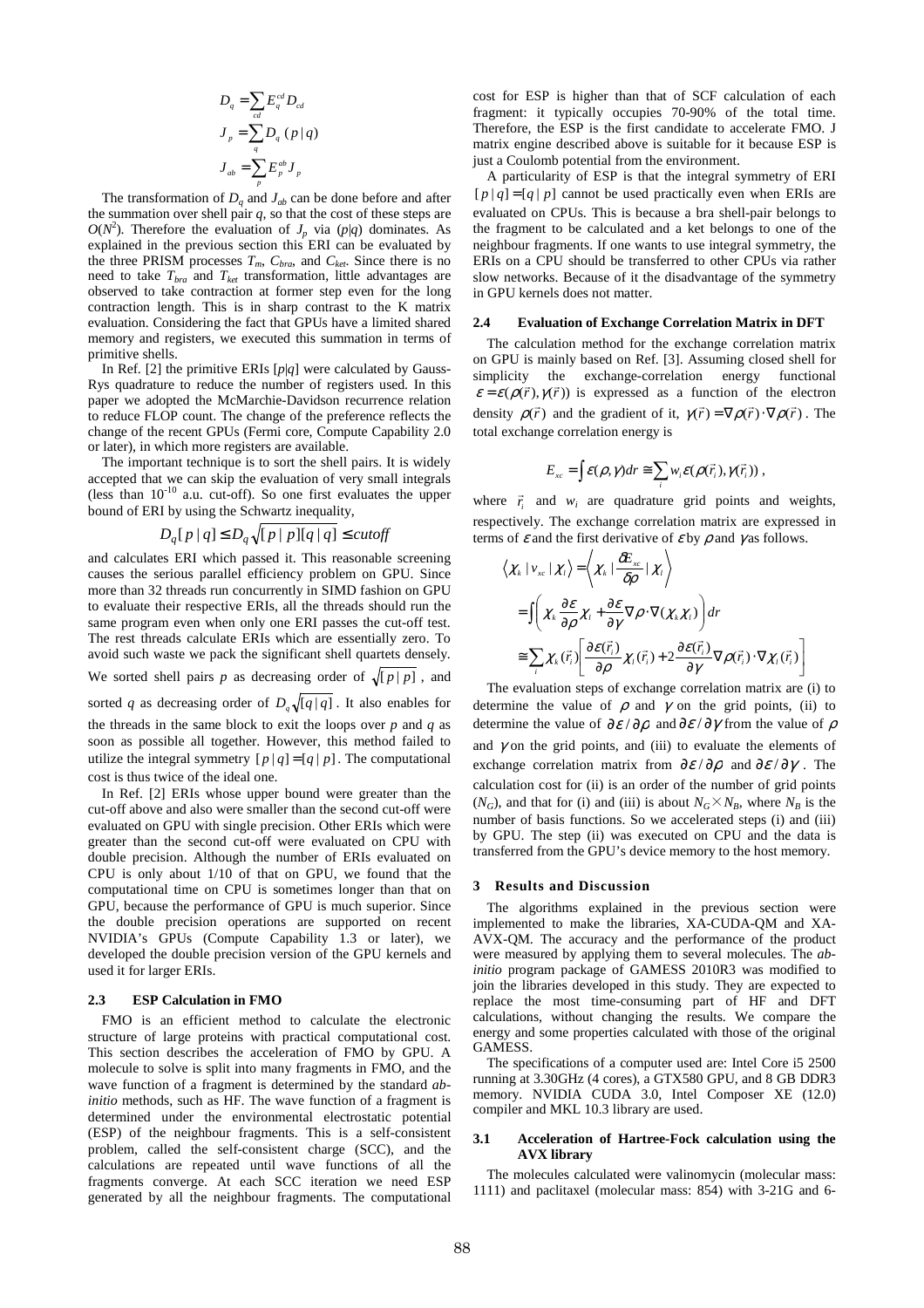31G basis set. Table 1 shows the timing information and the calculated HF energy.

|                    | Time [sec] | Total energy [a.u.] |
|--------------------|------------|---------------------|
| paclitaxel, 3-21G  |            |                     |
| <b>GAMESS</b>      | 184.048    | -2895.7814570171    |
| this work          | 78.271     | -2895.7814570169    |
| speedup/error      | x 2.35     | 0.0000000002        |
| paclitaxel, 6-31G  |            |                     |
| <b>GAMESS</b>      | 324.386    | -2910.6633340322    |
| this work          | 153.632    | -2910.6633340179    |
| speedup/error      | $x\,2.11$  | 0.0000000157        |
| valinomycin, 3-21G |            |                     |
| <b>GAMESS</b>      | 476.829    | -3750.9205018138    |
| this work          | 155.481    | -3750.9205017267    |
| speedup/error      | x 3.07     | 0.0000000871        |
| valinomycin, 6-31G |            |                     |
| <b>GAMESS</b>      | 752.839    | -3770.0595984968    |
| this work          | 323.098    | -3770.0595984236    |
| speedup/error      | x 2.33     | 0.0000000732        |

Table 1. Computational times and the Hartree-Fock total energies of molecules, paclitaxel and valinomycin.

As shown in Table 1 the HF calculations were accelerated by a factor of 2.1-3.1 times compared to the original ones. More than 95% of total computational time was used to evaluate ERIs and J and K matrices in the original GAMESS program. The energies calculated were the same in the accuracy of  $10^{-7}$  a.u. We found that the acceleration ratio for 3-21G basis is higher than that of 6- 31G basis. The difference of the ERI algorithm would partly explain it. The Pople-Hehre algorithm [12] used in GAMESS is suitable for highly contracted basis because the contraction is performed at an early stage of ERI transformation. Another plausible reason is the inefficiency of the current AVX library to evaluate the Boys function. The fraction of this cost increases as the contraction length increases, because they are calculated for all primitive shell quartets. The current library evaluates the Boys function unnecessarily more accurately than required. The optimization of this part is in underway.

## **3.2 Acceleration of DFT calculation using the GPU library**

The molecules calculated were the same as the previous section: valinomycin and paclitaxel with 3-21G and 6-31G basis set. The so-called PW91 functional proposed by Pedrew and Wang [13] was used. Table 2 summarizes the timing information and the total energies of DFT calculation.

DFT calculation by GAMESS starts to solve HF. After the convergence of HF to some loose threshold it switches to the real DFT calculation. Hence the results of the DFT calculations include an effect of the AVX library. As the DFT calculation converges GAMESS uses finer numerical grid to evaluate the exchange-correlation potential. As shown in Table 2, the DFT calculations were accelerated by a factor of 3.6-4.0 compared to the original GAMESS. Less influence of basis sets was observed than in Table 1. The energy differences between the present and the original GAMESS are about  $5-6 \times 10^{-3}$  a.u., which are much larger than in Table 1. We suspect the origin of this discrepancy as the implementation issue. Some parameters in the exchagecorelation functionals in GAMESS seem diferent from ours and those in Gaussian 09. In fact, the total energy of paclitaxel (3- 21G) calculated by Gaussian 09 program was -2912.45580647 a.u. It matches only in the accuracy of  $4 \times 10^{-3}$  a.u. to the original GAMESS. On the other hand there is no reason for the discrepancy of the HF energy except for the numerical round-off error, Schwartz cut-off of ERIs, and the polynomial

approximation of the Boys function. Taking these facts into account we can say that the right value of energy was calculated.

Table 2. Computational times and the DFT total energies of molecules, paclitaxel and valinomycin.

|                    | time [sec] | Total energy [a.u.] |
|--------------------|------------|---------------------|
| paclitaxel, 3-21G  |            |                     |
| <b>GAMESS</b>      | 1014 439   | -2912.4520720717    |
| this work          | 279.097    | -2912.4570178922    |
| speedup/error      | x 3.63     | 0.0049458205        |
| paclitaxel, 6-31G  |            |                     |
| <b>GAMESS</b>      | 1307.251   | -2927.6946871371    |
| this work          | 344.638    | -2927.6996862771    |
| speedup/error      | x 3.79     | 0.0049991400        |
| valinomycin, 3-21G |            |                     |
| <b>GAMESS</b>      | 2303.663   | -3772.7680853481    |
| this work          | 635.573    | -3772.7744935064    |
| speedup/error      | $x\,3.62$  | 0.0064081483        |
| valinomycin, 6-31G |            |                     |
| <b>GAMESS</b>      | 3190.326   | -3792.3719433246    |
| this work          | 795.796    | -3792.3784019260    |
| speedup/error      | $x\,4.01$  | 0.0064586014        |

We also examine the performance in detail of the most time consuming steps. Table 3 shows the results of valinomycin with 3-21G basis.

Table 3. The details of computational time for the DFT calculation of valinomycin (3-21G basis). [unit:sec]

|                                     | <b>GAMESS</b> | this work | speedup  |
|-------------------------------------|---------------|-----------|----------|
| <b>HF</b> Fock Matrix               | 251.950       | 81.424    | x 3.09   |
| DFT J matrix                        | 620.071       | 2.091     | x 296.54 |
| DFT exchange-<br>correlation matrix | 1059.445      | 173.544   | x 6.10   |
| Total                               | 2303.663      | 635.573   | x 3.62   |

Fock matrix (J and K matrices) formation in HF method was accelerated 3.1 times by using our PRISM method parallelized with AVX. Since this step is executed on the same CPU in either method speedup comes from purely the software improvement. J matrix formation in DFT was accelerated 297 times by using the GPU package. This is a surprisingly large number, because the theoretical peak performance of GPU we used is only about 10 times compared to CPU. Note that GAMESS does not use J matrix engine and ERIs are explicitly evaluated. This difference would partly explain the results, because generally J engine is twice faster than the usual ERI algorithms. However the most plausible reason is the inefficiency or the bad implementation of the original GAMESS. Our result implies that there is still much room for improvement in GAMESS.

The evaluation of exchange-correlation matrix was accelerated 6.1 times by using the GPU. We found that the generation of the quadrature grid and the weights was another bottleneck of the computation. It is a next candidate to accelerate by GPU.

#### **3.3 Acceleration of FMO by using GPU and AVX libraries**

The libraries developed (XA-CUDA-QM and XA-AVX-QM) were used to accelerate FMO. We choose as the test molecule the complex of the protease domain and the N-terminal module of the coagulation factor Xa and the inhibitor [14]. The molecule was split into 284 fragments. The basis set used was 6-31G basis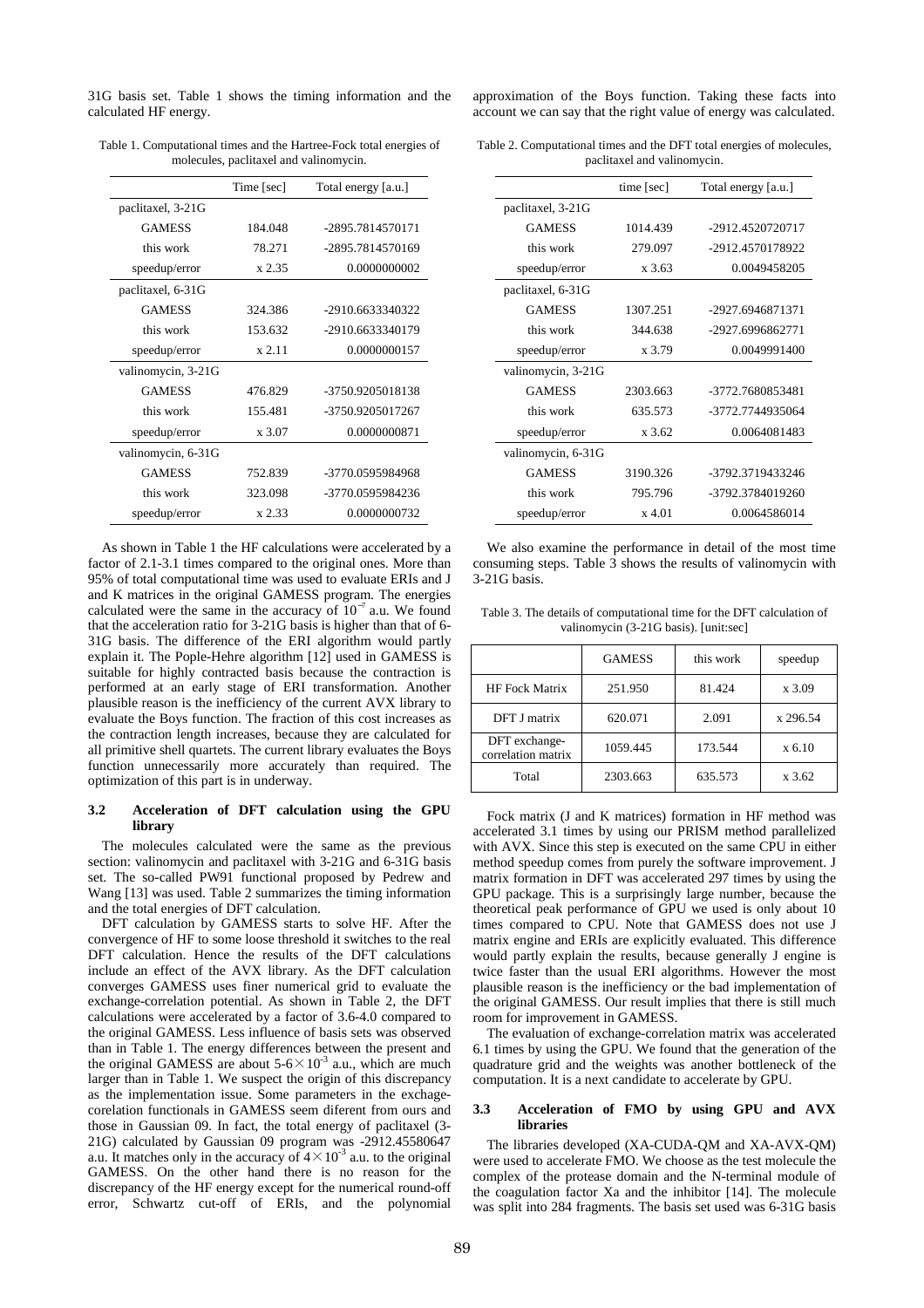set. Table 4 shows the timing information and the calculated energy of FMO method.



Fig. 1 Structure of the molecular complex calculated in FMO [15].

Table 4. Computational time and the FMO total energy of the molecular complex calculated

|               | Time [sec] | Total energy [a.u.] |
|---------------|------------|---------------------|
| <b>GAMESS</b> | 134036.8   | -118004.4295238     |
| this work     | 40264.9    | -118004.4295004     |
| speedup/error | x 3.33     | 0.0000234           |

The error of the total energy was  $2.4 \times 10^{-5}$  a.u. The original calculation time of 134036.8 seconds by GAMESS was reduced to 40264.9 seconds. By using AVX and GPU we achieved more than three times acceleration. Table 5 compares the dipole moments of the first ten fragments.

Table 5. The x component of the dipole moment in atomic unit of each residue calculated with FMO2 approximation.

| Residue     | <b>GAMESS</b> | this work   | error   |
|-------------|---------------|-------------|---------|
| 1(ILE)      | $-58.81871$   | $-58.81871$ | 0.00000 |
| 2(VAL)      | 4.97865       | 4.97865     | 0.00000 |
| 3(GLY)      | $-2.94988$    | $-2.94988$  | 0.00000 |
| 4(GLY)      | 0.70733       | 0.70733     | 0.00000 |
| 5(GLN)      | 10.65749      | 10.65749    | 0.00000 |
| $6$ $(GLU)$ | 46.78936      | 46.78936    | 0.00000 |
| 7(CYS)      | $-4.34418$    | $-4.34418$  | 0.00000 |
| 8(LYS)      | $-27.77172$   | $-27.77172$ | 0.00000 |
| 9(ASP)      | 2.95062       | 2.95062     | 0.00000 |

As shown in it the dipole moment of each residue was essentially the same: the errors were within  $10^{-5}$  a.u. In short we succeeded in the acceleration of whole FMO calculation without any degradation of results.

We examine the computational time of FMO in detail. Table 6 compares the time for the generation of ESP and SCF calculation of all the fragments. As shown the time-consuming step of the original program is the evaluation of ESP, which covers more than 70% of total time. We successfully accelerated it by using J matrix algorithm on GPU previously described: we achieved 13 times speedup. This acceleration ratio is much smaller than that of J matrix calculation for larger molecules described in previous section. One reason is the small size of fragments. The fraction of the overhead of GPU calculation, such as host-device data transfer or transformation of the data structures, increases as the size of molecule decreases. Another explanation is the bad implementation of the original GAMESS. We suspect the cache misses, which explains the rapid decay of the performance for large molecules.

The rest 30% of computational time is attributed to the regular SCF calculations of small but many fragments. The direct SCF method is unfavourable for them because most of the fragments are so small that we can store all ERIs in a host memory. As shown in Table 3 the SCF part is only slightly accelerated. Our current AVX library has the limitation that the fine-tuned AVX library is used only for the direct SCF algorithm. On the other hand in the FMO calculation most of the fragments were so small that all the ERIs are stored in the memory and the Fock matrix is calculated by the conventional SCF algorithm, which explains the marginal improvement of this part. Note that it is rather straightforward to use AVX library for conventional SCF. We expect that it will accelerate regular SCF.

Table 6. Computational time to generate the environmental electrostatic potential (ESP) and to solve SCF for every fragment in FMO calculation [unit:sec].

|               | <b>ESP</b> | <b>SCF</b> | Total    |
|---------------|------------|------------|----------|
| <b>GAMESS</b> | 99554.2    | 14490.7    | 134036.8 |
| this work     | 7721.2     | 12218.5    | 40264.9  |
| speedup       | x 12.89    | x 1.186    | x 3.33   |

#### **4 Conclusion**

In conclusion, the software libraries (XA-CUDA-QM, XA-AVX-QM) developed in this study replace the most timeconsuming steps in the Hartree-Fock and DFT calculations. They successfully made the quantum chemical calculation by GAMESS 2.1-3.1 times faster for Hartree-Fock, 3.6-4.0 times for DFT, and 3.3 times for FMO. AVX were found to be useful to accelerate the ERI evaluation on CPUs for Hartree-Fock method. The total energy and the dipole moments in FMO calculation were found to be essentially the same. GPU made the calculation of environmental electrostatic potential 13 times faster than multi-core CPUs.

# **References**

- [1] K. Kitaura et al., *Chem. Phys. Letters.* 313,701(1999); 312,319(1999)
- [2] K. Yasuda, *J. Comput. Chem.* **2008**, *29*, 334-342.
- [3] K. Yasuda, *J. Chem. Theory. Comput.* **2008**, *4*, 1230-1236.
- [4] http://x-ability.jp/ScienceCalc.html
- [5] M.W.Schmidt, K.K.Baldridge, J.A.Boatz, S.T.Elbert, M.S.Gordon, J.H.Jensen, S.Koseki, N.Matsunaga, K.A.Nguyen, S.J.Su, T.L.Windus, M.Dupuis, J.A.Montgomery, *J. Comput. Chem*., **14**, 1347-1363(1993)
- [6] 241<sup>st</sup> American Chemical Society national meeting, 2011 March, Aneheim, CA, COMP division 177.
- [7] M.W. Gill and J.A. Pople, *Int. J. Quant. Chem*, **40**, 753-772(1991)
- [8] Gaussian 09, Revision A.1, M. J. Frisch, G. W. Trucks, H. B. Schlegel, G. E. Scuseria, M. A. Robb, J. R. Cheeseman, G. Scalmani, V. Barone, B. Mennucci, G. A. Petersson, H. Nakatsuji, M. Caricato, X. Li, H. P. Hratchian, A. F. Izmaylov, J. Bloino, G. Zheng, J. L. Sonnenberg, M. Hada, M. Ehara, K. Toyota, R. Fukuda, J. Hasegawa, M. Ishida, T. Nakajima, Y. Honda, O. Kitao, H. Nakai, T. Vreven, J. A. Montgomery, Jr., J. E. Peralta, F. Ogliaro, M. Bearpark, J. J. Heyd, E. Brothers, K. N. Kudin, V. N. Staroverov, R. Kobayashi, J. Normand, K. Raghavachari, A. Rendell, J. C. Burant, S. S. Iyengar, J. Tomasi, M. Cossi, N. Rega, J. M. Millam, M. Klene, J. E. Knox, J. B. Cross, V. Bakken, C. Adamo, J. Jaramillo, R. Gomperts, R. E. Stratmann, O. Yazyev, A. J. Austin, R. Cammi, C. Pomelli, J. W. Ochterski, R. L. Martin, K. Morokuma, V. G. Zakrzewski, G. A. Voth, P. Salvador, J. J. Dannenberg, S. Dapprich, A. D. Daniels, O. Farkas, J. B. Foresman, J. V. Ortiz, J. Cioslowski, and D. J. Fox, Gaussian, Inc., Wallingford CT, 2009.
- [9] L.E. McMurchie and E.R. Davidson, *J. Comp. Phys.*, **26**, 218-231 (1978)
- [10] I.S. Ufimtsev and T.J. Martinez, *J. Chem. Theory. Comput*, **4**, 222 (2008); ibid. **5**, 1004 (2009).
- [11] Y. Shao and M. Head-Gordon, *Chem. Phys. Lett.*, **323**, 425-433 (2000)